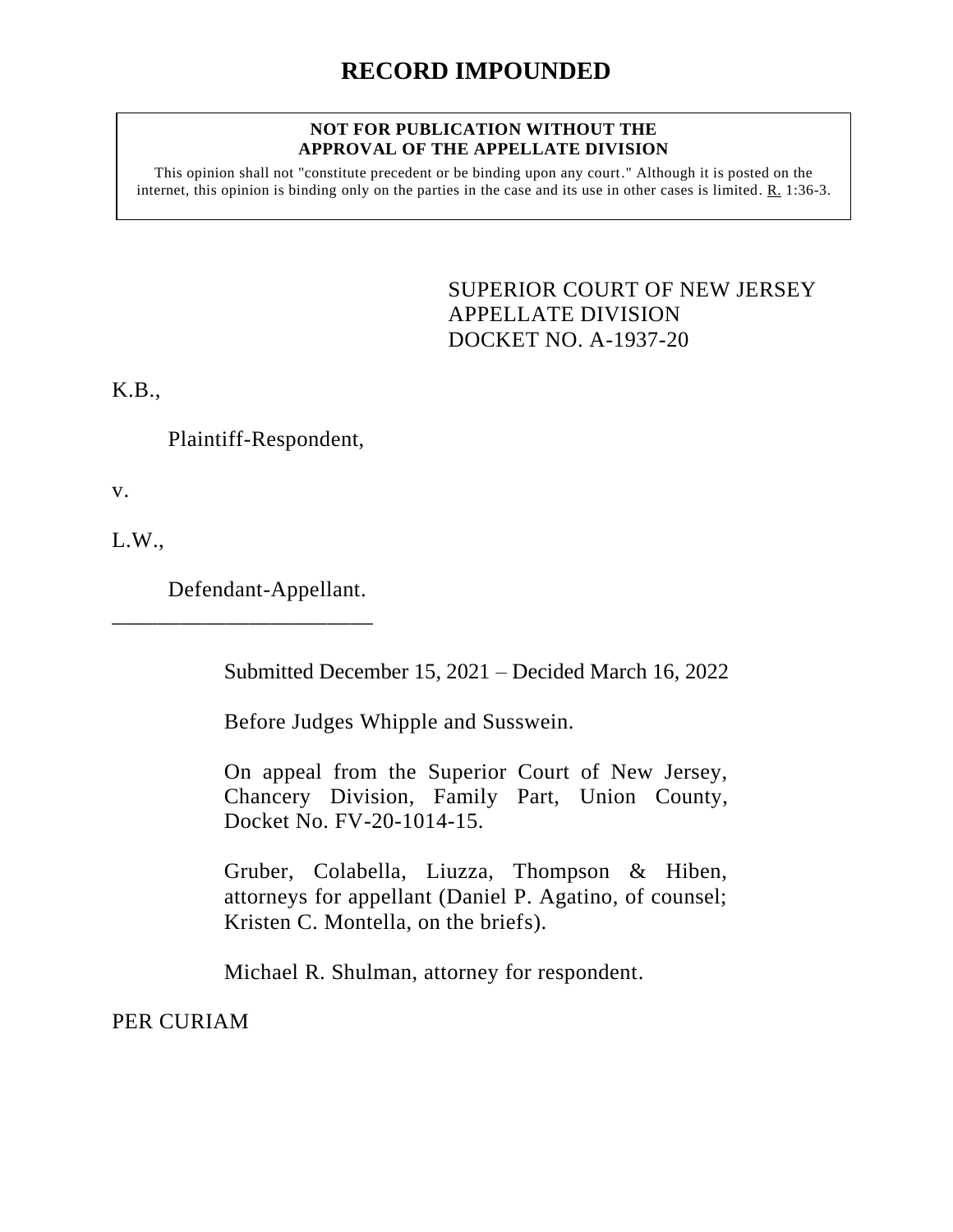Defendant L.W.<sup>1</sup> appeals from a February 8, 2021, Family Part order denying reconsideration of the denial of her motion to dissolve a domestic violence final restraining order (FRO) pursuant to Carfagno v. Carfagno, 288 N.J. Super. 424 (Ch. Div. 1995). The FRO was entered in favor of plaintiff K.B. in 2015 based on the predicate act of assault. The FRO had been entered in default when defendant failed to appear at the FRO hearing. While this is the third time that defendant has attempted to vacate the FRO, this is the first time that she has sought appellate intervention. After carefully reviewing the record in view of the governing principles of law, we affirm substantially for the reasons set forth in the motion court's written opinion.

## I.

As we presume the parties are familiar with the pertinent facts and procedural history, we need only briefly summarize them here. On January 29, 2015, plaintiff obtained a temporary restraining order (TRO) after reporting that "defendant hit her multiple times with a wooden hair brush in the head and jabbed her in the eye with the same hair brush." A law enforcement officer personally served defendant with the complaint and TRO the same day. Defendant acknowledged receipt of the TRO with her signature. The parties

<sup>&</sup>lt;sup>1</sup> We identify the parties by initials to protect the identity of the victim of domestic violence. R. 1:38-3(d)(9).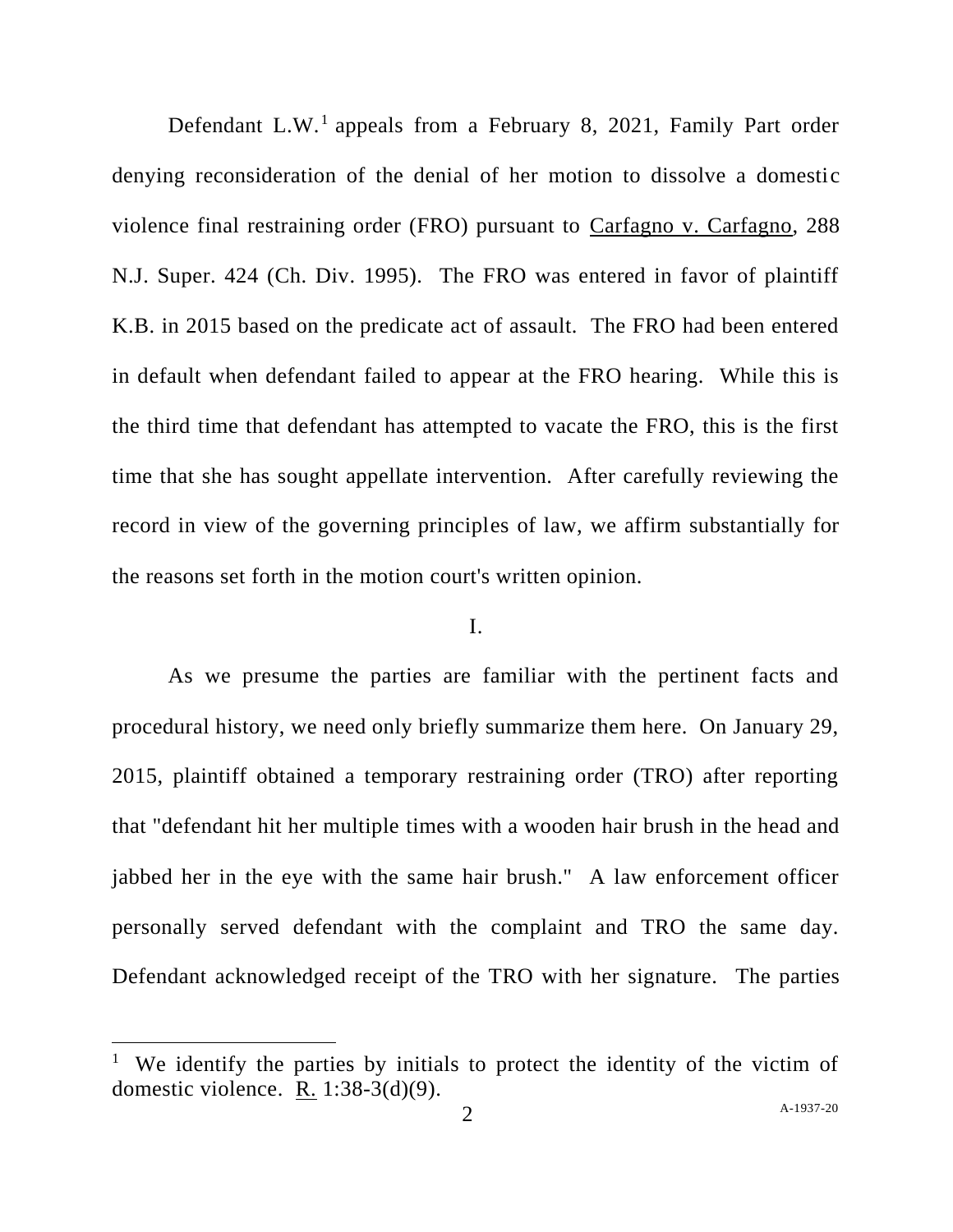were ordered to appear for an FRO hearing on February 3, 2015, at 1:30 p.m. Defendant failed to appear, whereupon the Family Part judge conducted the FRO trial in defendant's absence.

The following facts were elicited at the FRO trial. Plaintiff testified that she and defendant had been in an intimate personal relationship beginning in December 2013 and continuing until plaintiff ended the relationship in August or September 2014. The parties continued to share the residence after the romantic relationship ended because "[defendant] refused to go."

Plaintiff testified that during a confrontation on January 27, 2015, defendant slapped her in the face and hit her on the back with a remote control. Plaintiff further testified that on January 29, 2015, defendant "took my wooden hairbrush and started to hit me and hit me in the head with the hairbrush, in the forehead and also in my head." Defendant also repeatedly hit her on the arm with a glass bottle. Plaintiff put her coat on and retrieved her purse, intending to leave the residence. Defendant "didn't allow" plaintiff to go.

Plaintiff went to work the following day. When plaintiff exited the building at the end of the workday, she saw defendant waiting outside. Defendant told plaintiff to "get in the car." Not wanting to "make a scene.]" plaintiff complied. Plaintiff eventually managed to exit defendant's vehicle by making up an excuse that she had to do something at church. Plaintiff then

A[-1937-20](#page-0-0)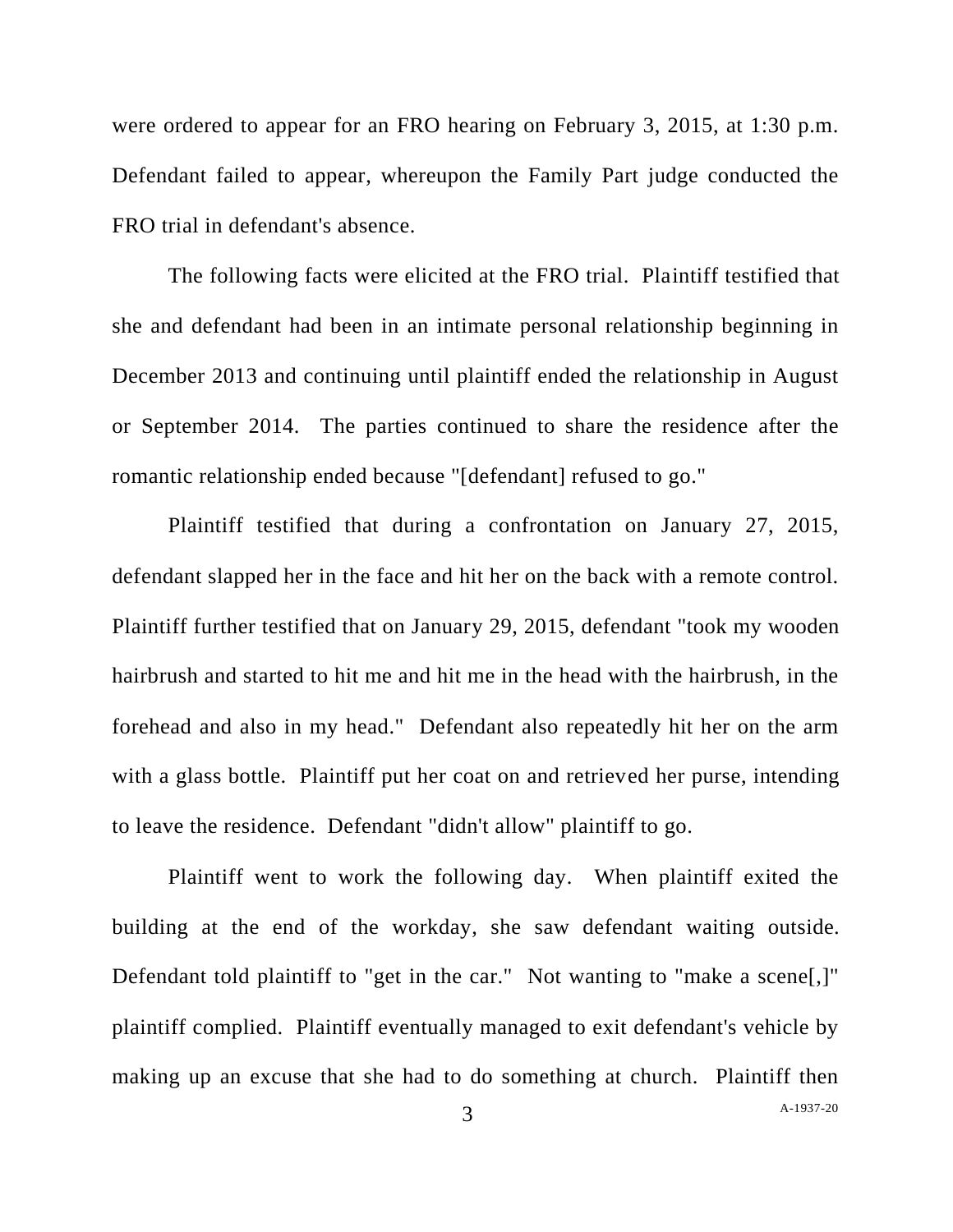went to the police station and filed a complaint requesting a temporary restraining order.

Defendant contacted plaintiff by telephone in violation of the TRO's prohibition against any form of communication. Plaintiff notified police of the violation and defendant was arrested on February 1, 2015, and released two days later on February 3, 2015.

Based on the plaintiff's testimony at the FRO hearing, the trial court made the following findings on the record:

> I find that I have jurisdiction since the parties had a dating relationship and were in fact living together since December 2013 to around August or September of 2014, though they continued to live together thereafter.

> I also find and I heard the testimony from the plaintiff and I find her to be extremely credible, that in fact she was assaulted by the defendant. That she was struck in the head with a wooden stick, a wooden hairbrush. That [defendant] did so because [plaintiff] refused to speak to her. Because the night before [plaintiff] was assaulted by [defendant] by a remote control and a slap on the face. She was also hit on the left arm with a bottle.

> So[,] I find that she has met the predicate act of assault pursuant to 2C:12-1, where the defendant purposely or knowingly assaulted the plaintiff by causing bodily injury to her under section  $12-1(a)(1)$ . I find that the defendant did that purposely and knowingly.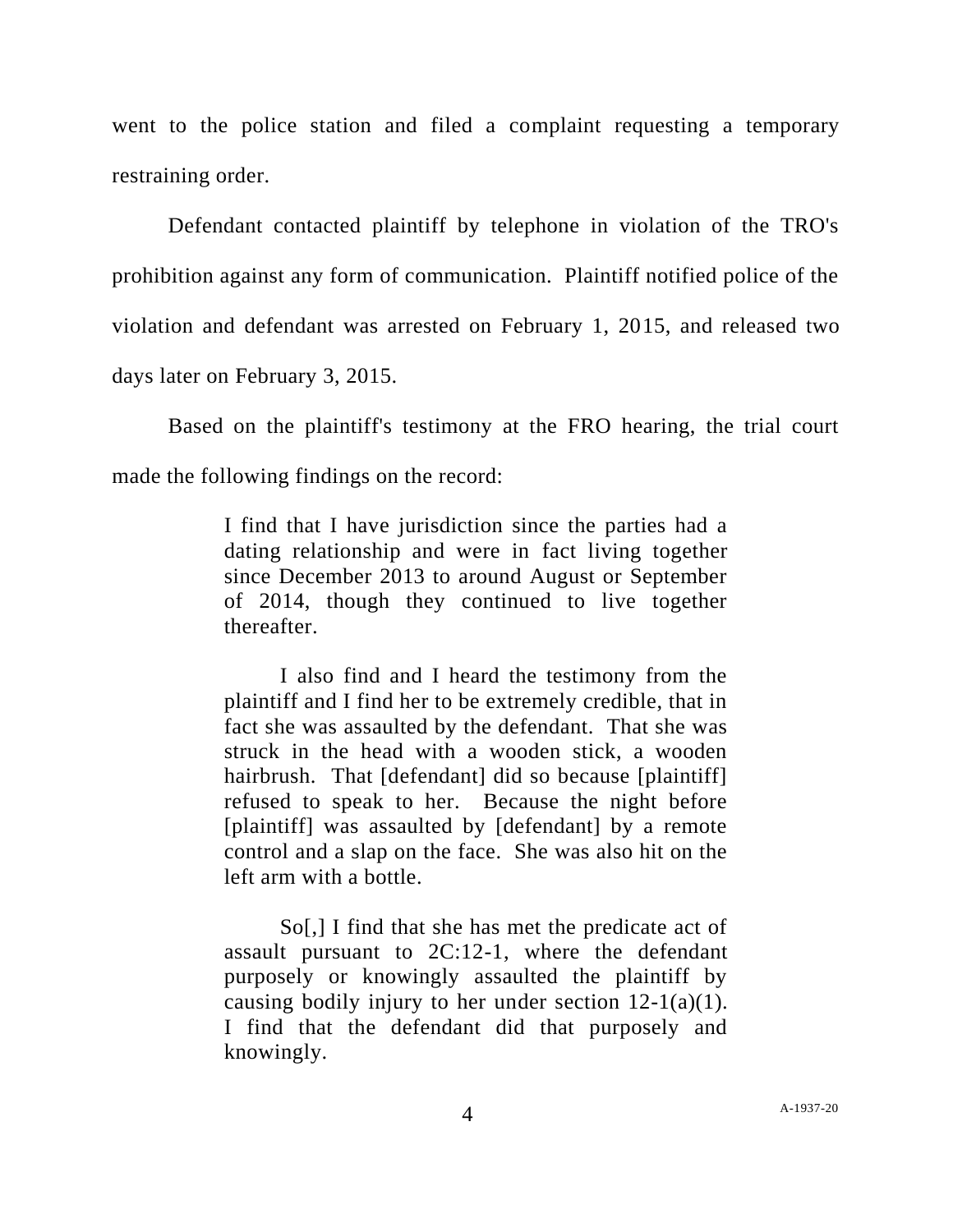I also find under [State v. Silver] that [plaintiff] is in fear of the defendant, that the defendant has had a prior history of assaulting [plaintiff] on occasion. And I also find that the fact that [defendant] has violated the orders twice will indicate to this court that she is a threat to the plaintiff and she is in need of a temporary restraining order. [Defendant] violated it by calling [plaintiff] immediately after being arrested and served with a temporary restraining order and again, by going to her church on Sunday, clearly knowing that she was not supposed to do so. That clearly indicates to this court that she is in need of a final restraining order in order to avoid any further acts of domestic violence.

So therefore[,] I will enter the order. It is now 2:25 and the defendant has not shown, so I will be entering it by default.

On February 5, 2015, defendant filed a motion for reconsideration, asking the trial court to "[r]econsider the decision of the FRO because I missed court due to being advised by the bail bondsman that I had to be there first. This is my first arrest, so I thought it was mandatory to meet with the bail bonds first. I was released on 2/3/15." The trial court denied the motion for reconsideration on February 12, 2015. So far as the record reflects, defendant did not appeal the entry of the FRO nor the denial of her first motion for reconsideration.

On August 13, 2015, defendant filed a new motion to vacate the FRO. Defendant asserted: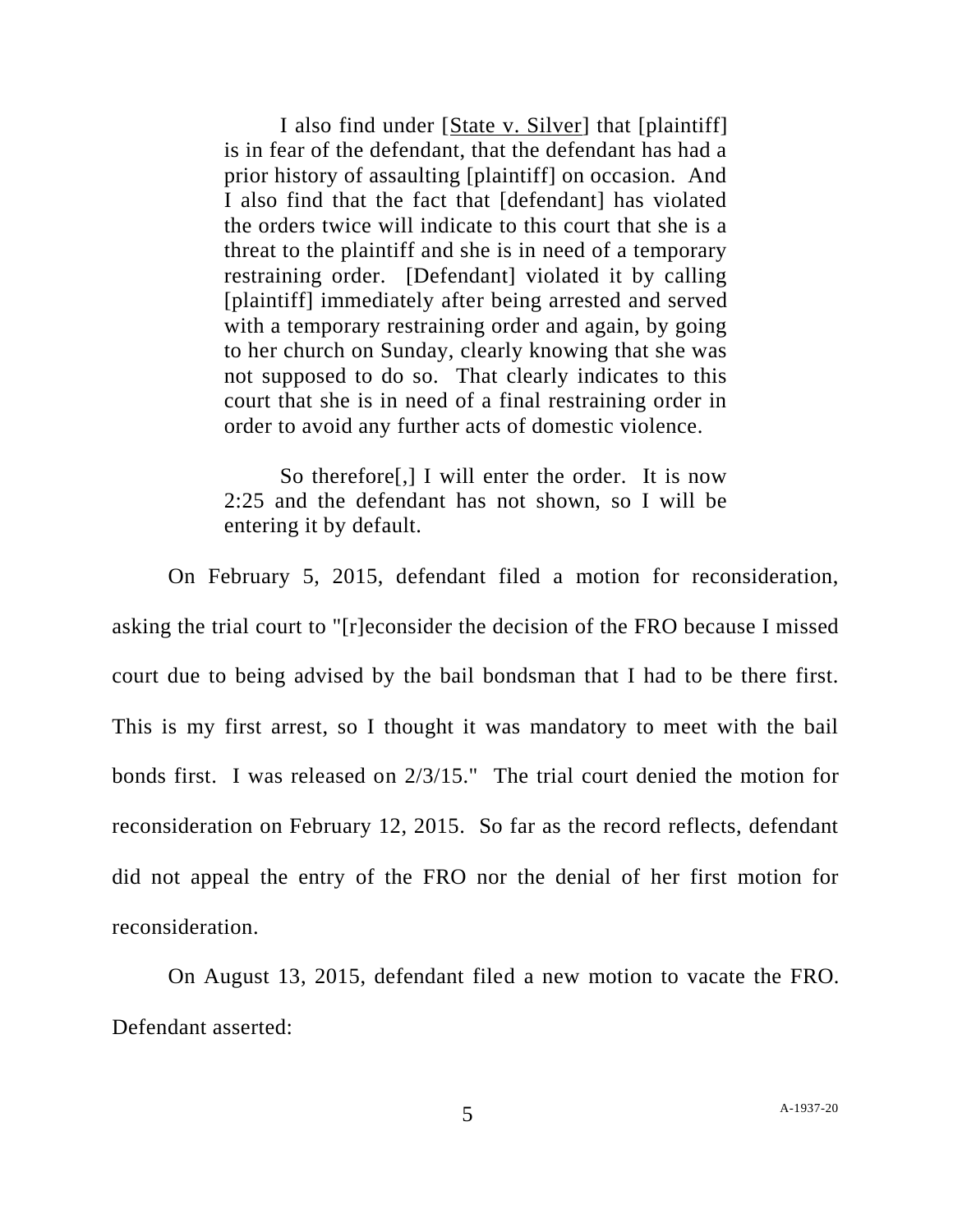1. The simple assault that generated the FRO was dismissed in Linden Municipal court[;]

2. I didn't attend the hearing because I was checking in with . . . [B]ail [B]onds USA, in Newark, NJ. By the time I was notified and made it to court, the hearing was over and the FRO was entered in default[;]

3. The plaintiff attempted to contact me and I'm requesting that you tell her not to contact me.

That motion was denied on September 15, 2015. Defendant did not appeal that decision.

Defendant moved yet again to dissolve the FRO on March 11, 2020. This time, she cited changed circumstances, asserting that she hoped to become a Newark Police Officer and a resource parent. Defendant asserted that she had passed the written examination to become a police officer but the FRO barred her from being hired by the police department. She argued that the FRO unfairly restricted her career options and thus constituted an injustice. She also argued that the Carfagno factors weigh in favor of dissolving the FRO because she had attended six months of counseling; had no contempt convictions for violating the FRO; had never been accused of a violent crime in the intervening period; was gainfully employed by New Jersey Transit; and had enrolled in classes for her bachelor's degree.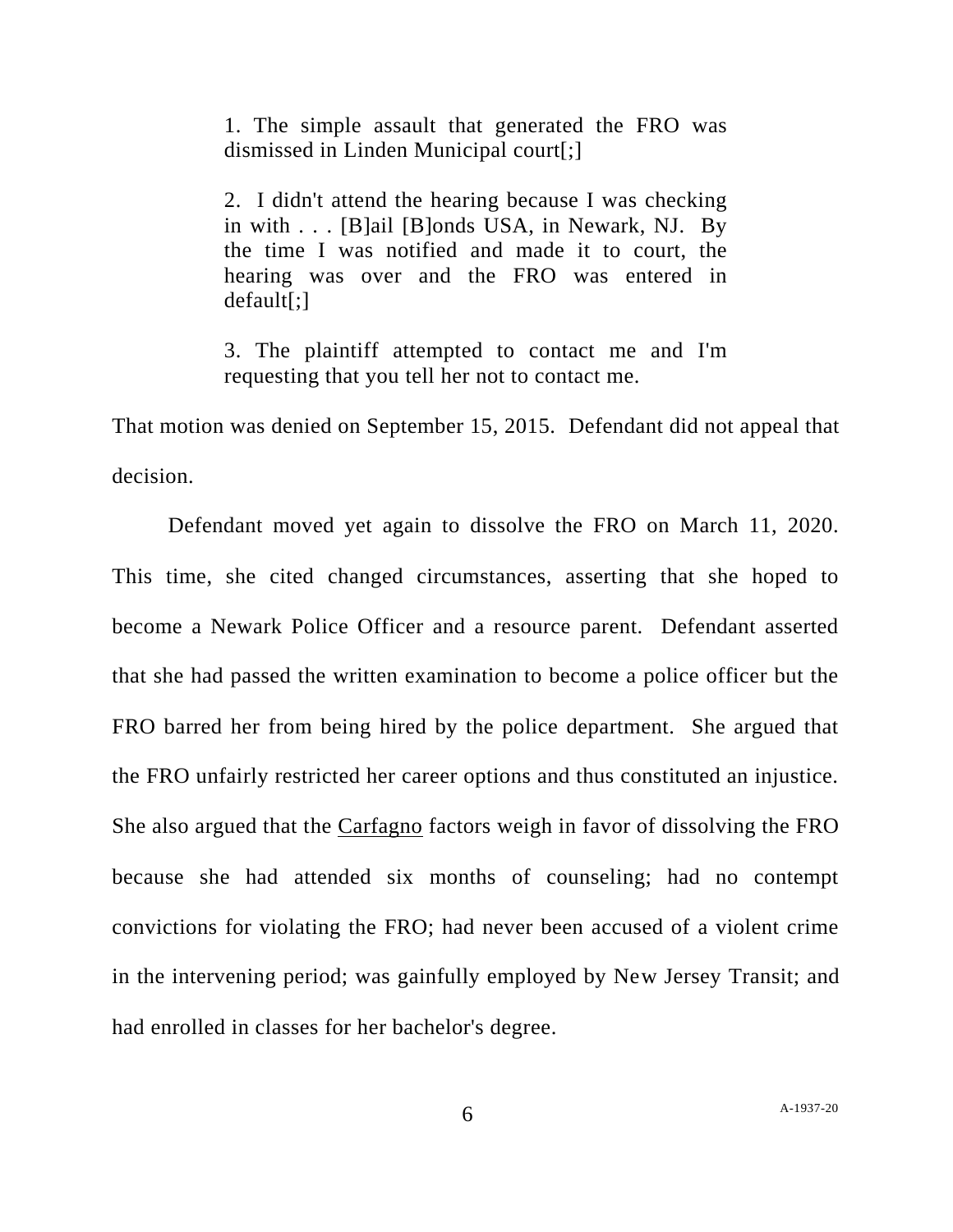The motion court conducted hearings on July 9 and August 27, 2020, at which both parties testified under oath. Plaintiff expressed her desire for the FRO to remain in place. Plaintiff stated that knowing that she had a restraining order against defendant let her feel safe enough to sleep at night. Plaintiff also asserted that defendant's repeated motions to vacate the FRO were attempts to "inject herself back into [plaintiff's] life."

Plaintiff also presented evidence that in May 2020—two months after the present Carfagno motion was filed—another attorney representing defendant sent a derogatory letter about plaintiff to plaintiff's church. The letter made "serious accusations of abuse" and criminal behavior by plaintiff. See infra note 3. Counsel representing defendant at the Carfagno hearing was unaware of that correspondence. The hearing was adjourned to allow counsel to review the contents of the letter.

On January 19, 2021, the motion court rendered a four-page written opinion, followed by a February 8, 2021, order denying defendant's motion to vacate or modify the FRO. This appeal followed.

Defendant raises the following contentions for our consideration:

#### POINT I

THE TRIAL COURT INCORRECTLY APPLIED THE FACTORS SET FORTH IN Carfagno v. Carfagno, 288 N.J. Super. 424 (Ch. Div. 1995).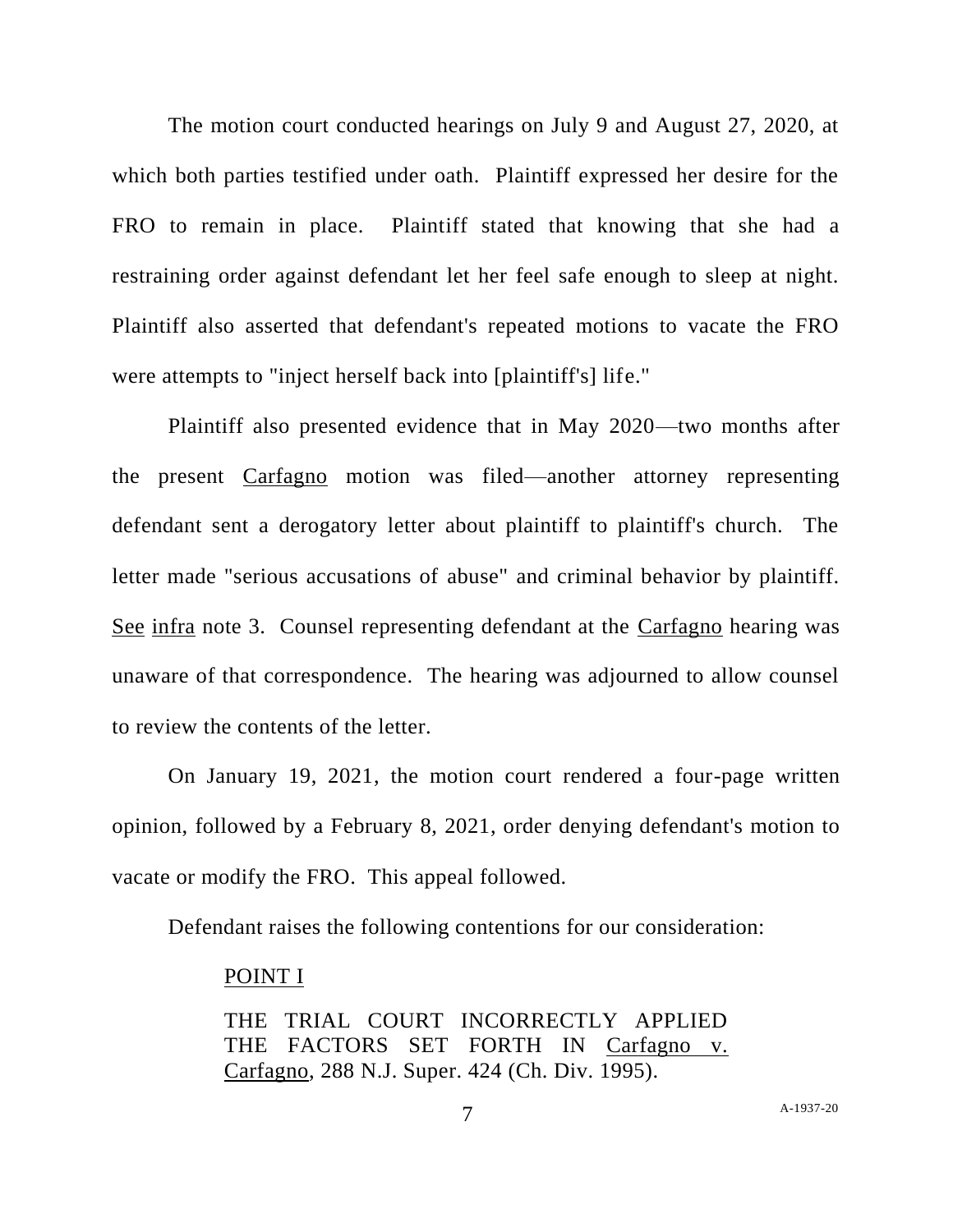### POINT II

# THE TRIAL COURT ERRONEOUSLY FAILED TO CONDUCT A PLENARY HEARING ON THE ISSUE OF THE VACATION OF THE FINAL RESTRAINING ORDER.

### II.

Because we affirm substantially for the reasons explained in the trial court's written opinion, we need not readdress defendant's contentions at length. We add the following comments:

As a general matter, findings by a Family Part judge are "binding on appeal when supported by adequate, substantial, credible evidence." Cesare v. Cesare, 154 N.J. 394, 412 (1998) (citing Rova Farms Resort, Inc. v. Invs Ins. Co., 65 N.J. 474, 484 (1974)). The Family Part has special jurisdiction and expertise in these matters. Cesare, 154 N.J. at 413. Accordingly, an appellate court should not disturb the trial court's factfinding unless the court is "convinced that they are so manifestly unsupported by or inconsistent with the competent, relevant and reasonably credible evidence as to offend the interests of justice." Id. at 412 (quoting Rova Farms Resort, Inc., 65 N.J. at 484).

The Prevention of Domestic Violence Act (PDVA), N.J.S.A. 2C:25-17 to -35, is designed to assure victims of domestic violence "the maximum protection from abuse the law can provide." N.J.S.A. 2C:25-18. However,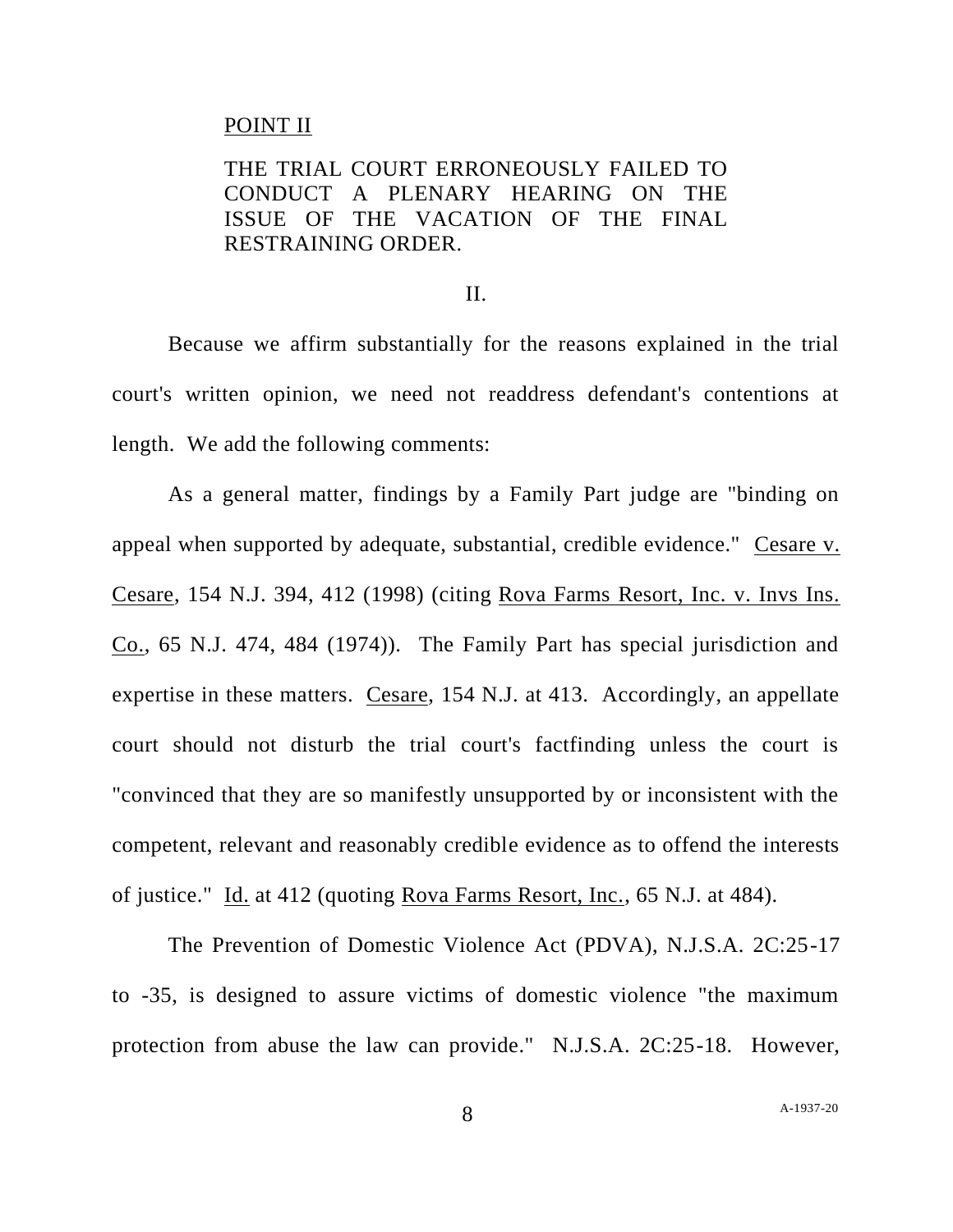"[t]he Legislature did not intend that every final restraining order issued pursuant to the [PDVA] be forever etched in judicial stone." A.B. v. L.M., 289 N.J. Super. 125, 128 (App. Div. 1996). Accordingly, the PDVA expressly provides that a defendant may move to dissolve or modify an FRO upon a showing of "good cause shown . . . ." N.J.S.A. 2C:25-29(d). In determining if the applicant has shown good cause, the trial court should consider the nonexhaustive list of factors set forth in Carfagno. 288 N.J. Super. at 435; see also Sweeney v. Honachefsky, 313 N.J. Super. 443, 447–48 (App. Div. 1998). These factors include:

> (1) whether the victim consented to lift the restraining order; (2) whether the victim fears the defendant; (3) the nature of the relationship between the parties today; (4) the number of times that the defendant has been convicted of contempt for violating the order; (5) whether the defendant has a continuing involvement with drug or alcohol abuse; (6) whether the defendant has been involved in other violent acts with other persons; (7) whether the defendant has engaged in counseling; (8) the age and health of the defendant; (9) whether the victim is acting in good faith when opposing the defendant's request; (10) whether another jurisdiction has entered a restraining order protecting the victim from the defendant; and (11) other factors deemed relevant by the court.

[Carfagno, 288 N.J. Super. at 435.]

The relevant factors are to be weighed "qualitatively, and not quantitatively. . . ." Id. at 442. Importantly, when applying and weighing the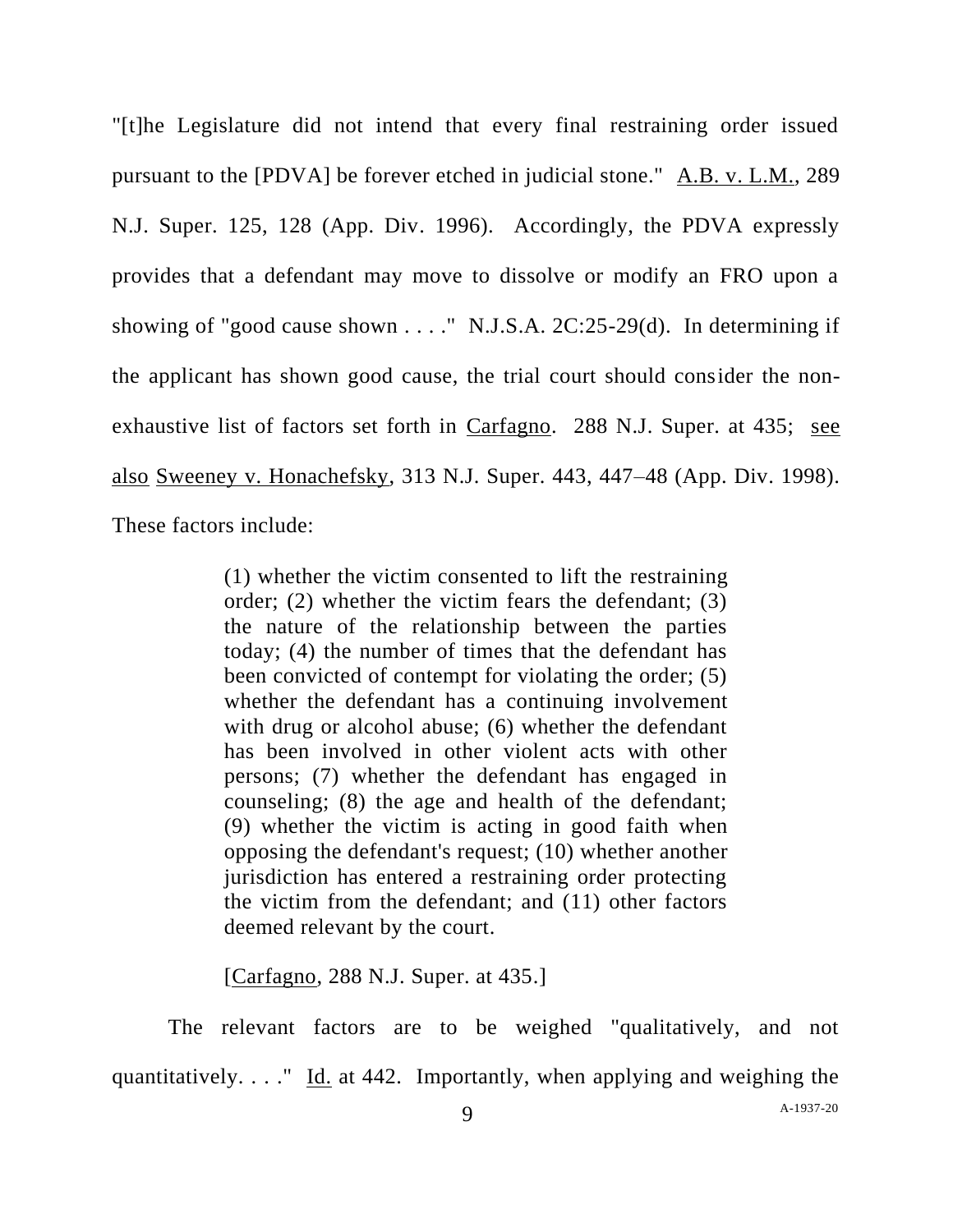relevant factors, trial courts must remain mindful of the foundational principle that the PDVA is intended to assure victims of domestic violence the maximum protection from abuse the law can provide. As we explained in Kanaszka v. Kunen, "[w]ith protection of the victim the primary objective, the [trial] court must carefully scrutinize the record and carefully consider the totality of the circumstances before removing the protective shield." 313 N.J. Super. 600, 605 (App. Div. 1998).

"Generally, a court may dissolve an injunction where there is 'a change of circumstances [whereby] the continued enforcement of the injunctive process would be inequitable, oppressive, or unjust, or in contravention of the policy of the law.'" Carfagno, 288 N.J. Super. at 433–34 (alteration in original) (quoting Johnson & Johnson v. Weissbard, 11 N.J. 552, 555 (1953)). "Only where the movant demonstrates substantial changes in the circumstances that existed at the time of the final hearing should the court entertain the application for dismissal [of a domestic violence FRO]." Kanaszka, 313 N.J. Super. at 608.

### III.

We first address defendant's argument that she was precluded from presenting the entire history of the parties' relationship, which, defendant contends, would have shown that plaintiff did not fear defendant (Carfagno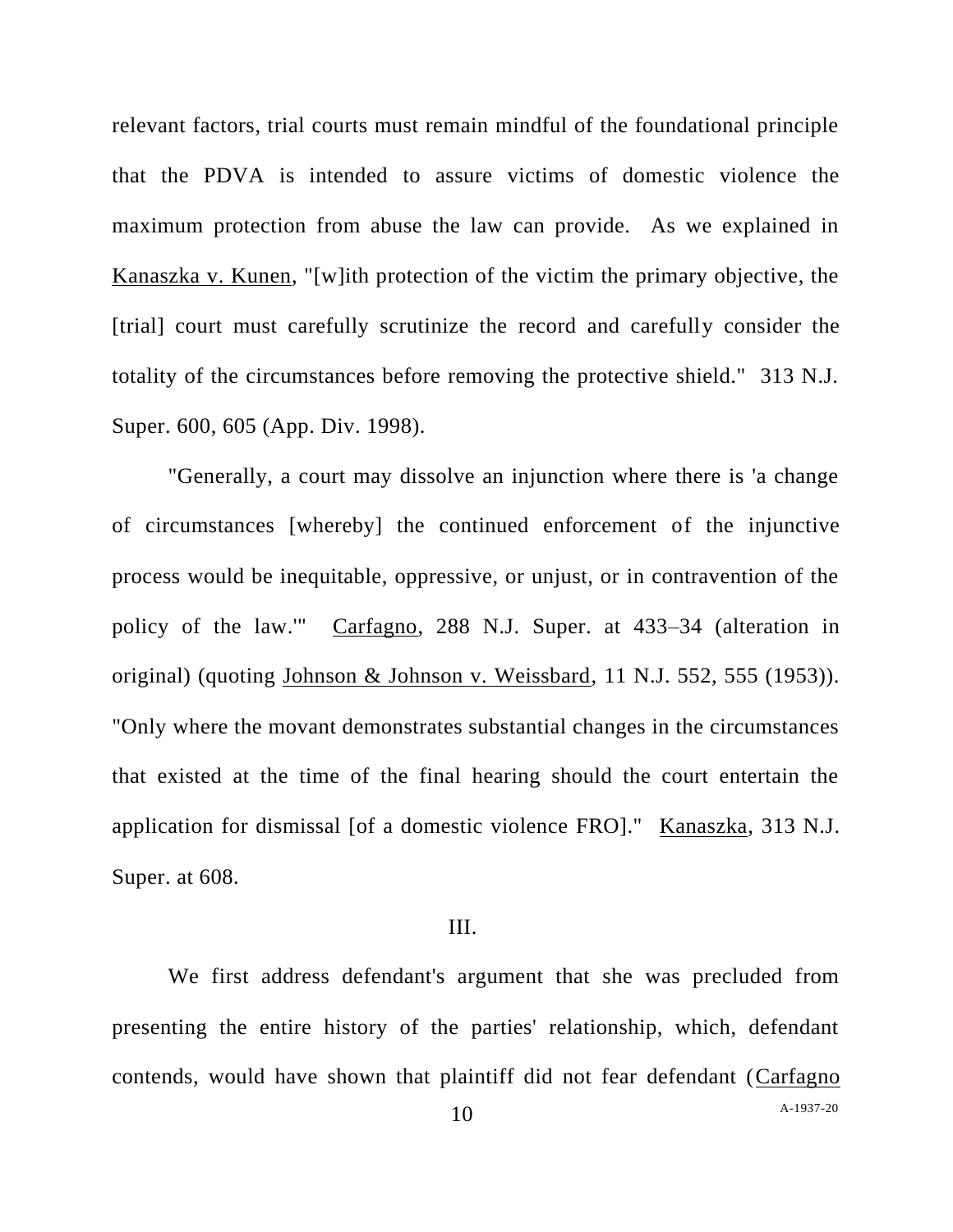factor two) and was not acting in good faith in opposing defendant's request to dissolve the FRO (factor nine). Defendant argues that the trial court erred by not holding a plenary hearing at which defendant would have an opportunity to provide the testimony she was unable to present at the FRO hearing that was conducted in her absence. We reject defendant's contention for the reasons explained by the trial court. A Carfagno application is not a forum in which to relitigate the FRO hearing. See ibid. (movant must demonstrate "substantial changes in the circumstances that existed at the time of the final hearing . . .

."). Nor is it a substitute for a direct appeal taken from the grant of an FRO.

### In Kanaszka,

[w]e emphasize[d] that not every motion for dissolution of a domestic violence restraining order requires a plenary hearing. In Carfagno a plenary hearing was needed to resolve factual disputes on the issue of whether defendant violated the restraining order since its issuance. We [were] in accord with the reasoning of [the Court] in M.V. v. J.R.G., 312 N.J. Super. 597, 599–600 (Ch. Div. 1997), that the moving party has the burden to make a prima facie showing good cause exists for dissolution of the restraining order prior to the judge fully considering the application for dismissal. If that burden is met, the court should then determine whether there are facts in dispute material to a resolution of the motion prior to ordering a plenary hearing. Conclusory allegations should be disregarded. See Lepis v. Lepis, 83 N.J. 139, 159 (1980).

[313 N.J. Super. at 608.]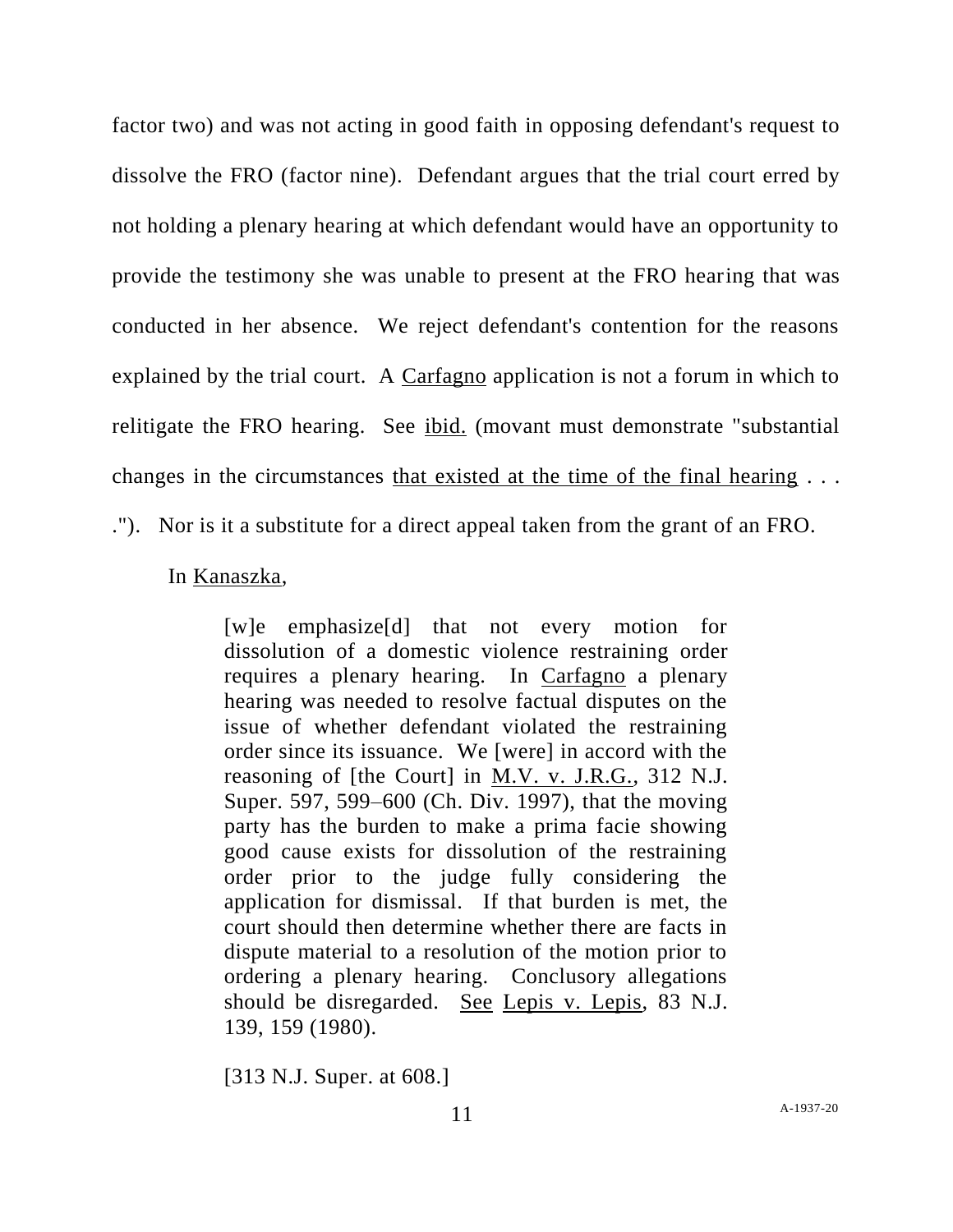In the matter before us, the factual dispute between the parties that defendant argues must be resolved at a plenary hearing does not relate to circumstances that occurred after the FRO was issued. Accordingly, there was no factual dispute "material to the resolution" of the Carfagno motion. Rather, defendant in practical effect seeks to challenge and counter plaintiff's FRO trial testimony regarding their relationship and past history of domestic violence. It bears emphasis that defendant was afforded the opportunity at the Carfagno hearing to present testimony relevant to the Carfagno factors. Defendant was not entitled, however, to relitigate the initial FRO decision. As the motion court aptly explained:

> The Defendant cannot now argue for the dismissal of the Restraining Order because she did not/could not attend the Final Hearing.<sup>2</sup> The Defendant's remedy

<sup>&</sup>lt;sup>2</sup> Defendant belatedly offered the following explanation for her failure to attend the FRO hearing despite being served with notice of that court event by summons:

At approximately 1:30 a.m. on February 3, 2015, Defendant was released from jail after posting bail. Her bail bondsman called her that same morning for her to check in with him and sign paperwork in Newark, New Jersey. She was told by her bail bondsman to meet with him first, and since she had never been through a process like this before, she followed his instructions. She met with him at noon on February 13, 2015. During the meeting and after checking her file, the bail bondsman informed Defendant that she was due in court for the FRO in less than an hour. She immediately left, stopped to get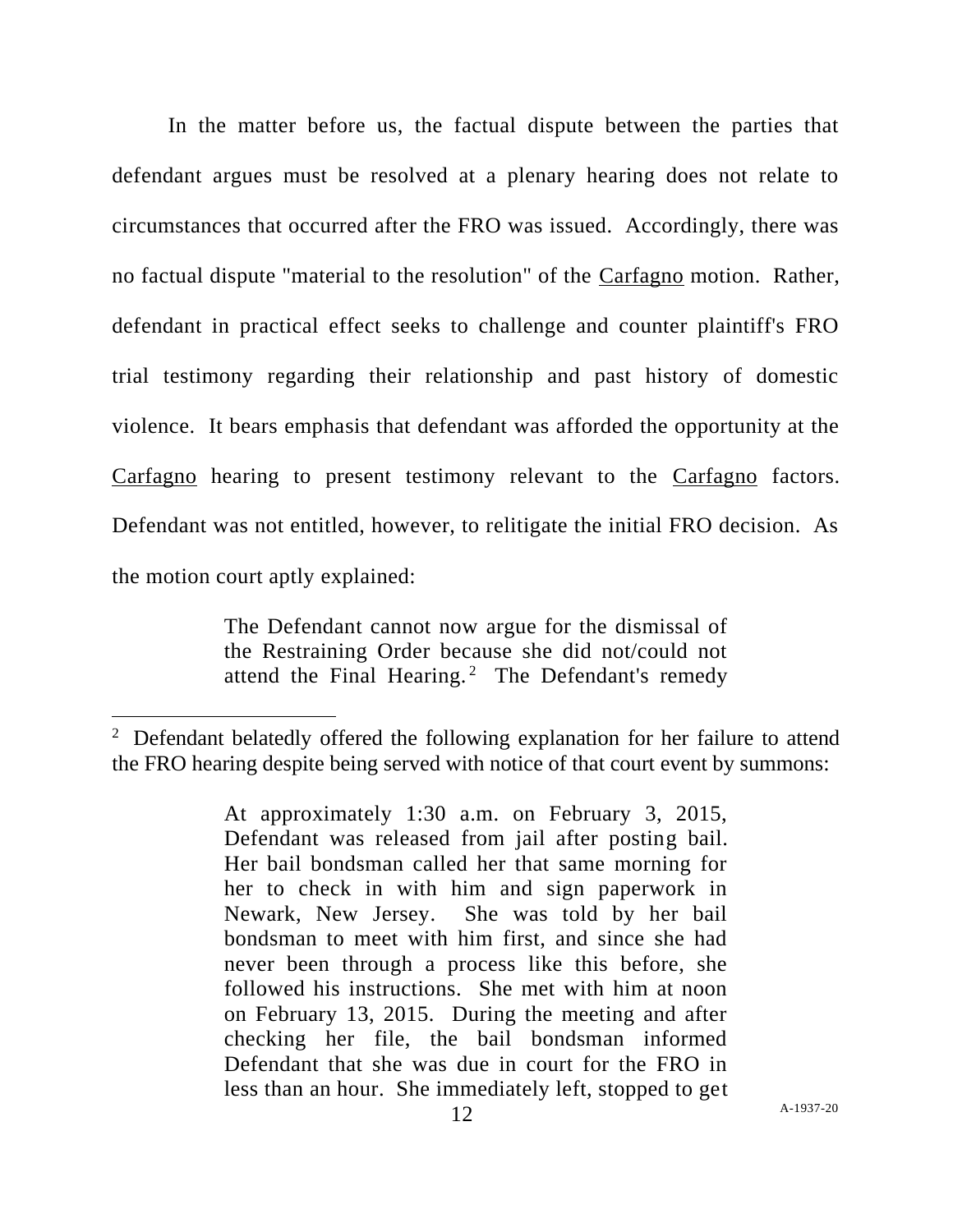was to appeal [the FRO trial court's] decision. Instead she filed a Motion to Reconsider then later a Motion to Dismiss the Restraining Order. This leads to the Court's conclusion that the matter was previously adjudicated before [the FRO trial court] and should only be addressed now if there are circumstances or factors different from those set forth in the Defendant's prior two Motions. She failed to appeal [the FRO trial court's] decision to enter a Final Restraining Order, failed to appeal the Judge's decision denying her Motion to Reconsider the Final Restraining Order decision and failed to appeal the Judge's decision denying her Motion to Dismiss the Final Restraining Order.

In Kanaszka, we made clear that

The victim should not be forced to repeatedly relitigate issues with the perpetrator, as that itself can constitute a form of abusive and controlling behavior. Only where the movant demonstrates substantial changes in the circumstances that existed at the time of the final hearing should the court entertain the application for dismissal.

[313 N.J. Super. at 608.]

her paperwork and headed straight to court. However, she arrived late and to exacerbate the situation, she went to the wrong location at first. When she finally arrived at the correct courtroom, she was told that she missed the hearing and that the FRO had been issued against [her]. She was served with the FRO the following day.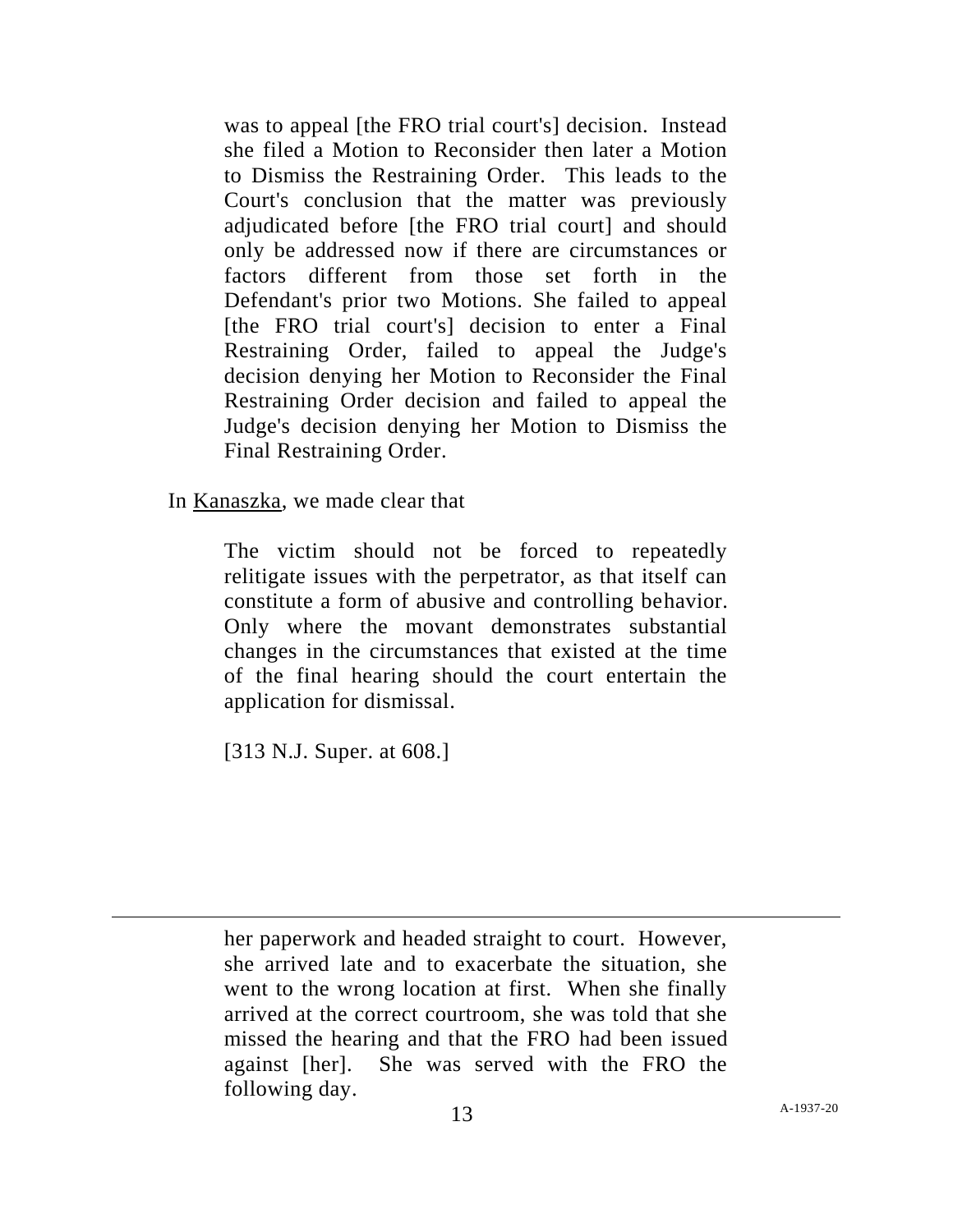Relatedly, we reject defendant's argument that the motion court did not have a full record upon which to decide the Carfagno application. That argument proceeds from a misunderstanding of the law. The PDVA provides:

> Upon good cause shown, any final order may be dissolved or modified upon application to the Family Part of the Chancery Division of the Superior Court, but only if the judge who dissolves or modifies the order is the same judge who entered the order, or has available a complete record of the hearing or hearings on which the order was based.

[N.J.S.A. 2C:25-29(d) (emphasis added).]

Neither party disputes that the judge who heard the Carfagno motion was not the judge who heard the FRO trial and entered the FRO. Defendant argues that the motion judge did not have a "complete record" for purposes of N.J.S.A. 2C:25-29(d) because defendant did not testify at the FRO trial. That argument misconstrues the statute. The record is "complete" if it includes "at a minimum, all pleadings and orders, the court file, and a complete transcript of the final restraining order hearing." Kanaszka, 313 N.J. Super. at 606. In this instance, the motion court had all of the documents required to render a decision under Carfagno.

### IV.

We turn finally to the substantive merits of defendant's Carfagno application. We are satisfied the motion court appropriately considered the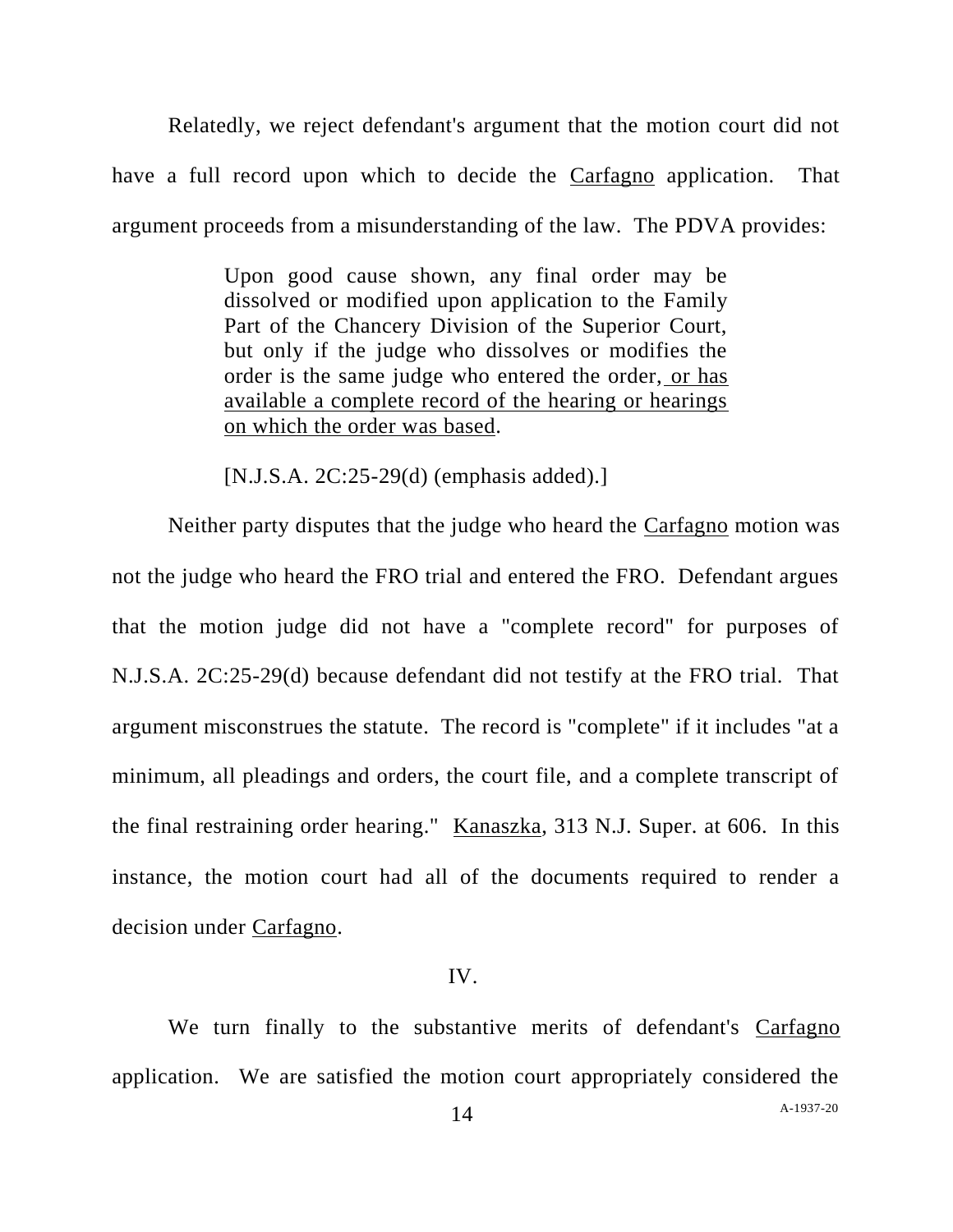Carfagno factors and determined that the defendant had not shown good cause

to dissolve the FRO. The trial court made findings with respect to each factor,

explaining:

[h]ere several factors do weigh in the Defendant's favor such as the parties' lack of any current relationship, no contempt convictions, no apparent drug or alcohol abuse, no other violent acts, Defendant's involvement in counseling and the fact that there are no Restraining Orders from other jurisdictions.

Factors which weigh in favor of the Plaintiff include the fact that she does not consent to the lifting of the Restraining Order, that she continues to fear the Defendant, that the Defendant does not suffer from any age or health issue which would diminish her ability to engage in future acts of violence and that she is acting in good faith opposing the Defendant's application.

In terms of balancing all of the factors while evaluating whether or not good cause is shown to dissolve the Restraining Order, there seems to be some equality however a significant factor presented by the Plaintiff seems to weigh in her favor and establish a reason for denying the Defendant's Motion.

On appeal, defendant challenges the motion court's application of factor

two ("Whether the victim fears the [d]efendant") and nine "(Whether the victim is acting in good faith, when opposing a [d]efendant's request.") The FRO trial judge found plaintiff's fear both credible and reasonable. The motion judge found plaintiff was acting in good faith in opposing the dissolution of the FRO. In stark contrast, the motion judge found that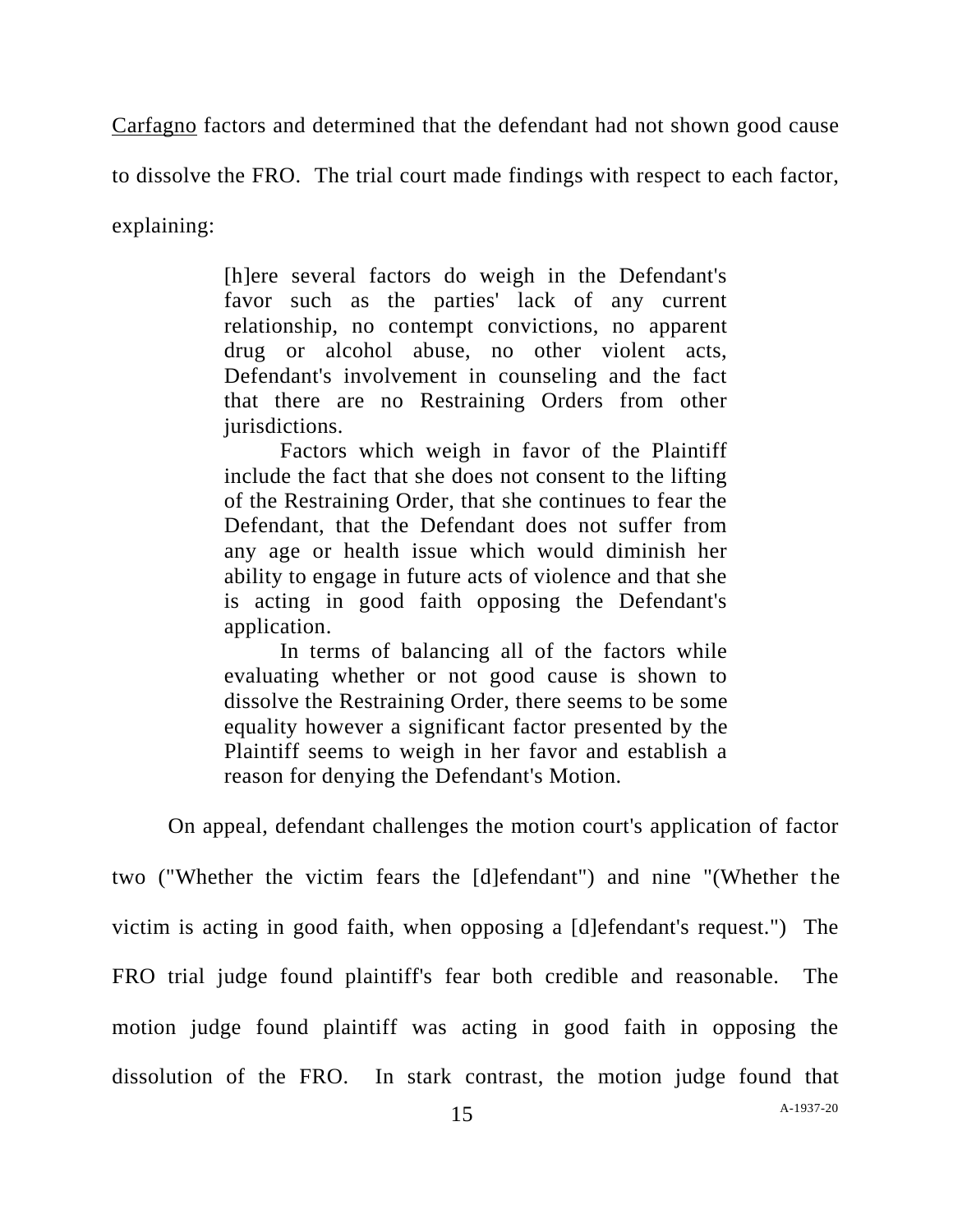defendant's motivation for seeking the dismissal of the FRO was "suspect[,]" particularly in light of the letter sent to the victim's church on defendant's behalf.<sup>3</sup> We accept those findings, which have substantial support in the record. See Cesare, 154 N.J. at 412.

Ultimately, the motion court found "that an overall evaluation of all the salient factors set forth in [Carfagno] to evaluate 'good cause' leads to the conclusion that the [d]efendant continues to make attempts to engage in litigation involving the [plaintiff] and that it appears to be a manifestation of the Defendant's unhealthy desire to control; abuse or negatively affect the victim." On that basis, the trial court denied defendant's motion to vacate the FRO. We see no reason to disturb that decision, as it is supported by adequate, substantial, credible evidence.

 $3$  The motion court found that defendant was engaging in litigation that was "a manifestation of a perpetrator's unhealthy desire to control or abuse a victim." (quoting Kanaszka, 313 N.J. Super. at 600). The motion court noted that the letter provided to plaintiff's church was "evidence that the [d]efendant as recent as May, 2020 ha[d] engaged in conduct through the use of civil counsel to accuse the [p]laintiff and members of her church with what amounts to criminal behavior against the [d]efendant." The trial court concluded that the serious accusations of abuse in the letter were "a backdoor way of seeking to punish the [p]laintiff under the shield of civil litigation related to very old accusations."